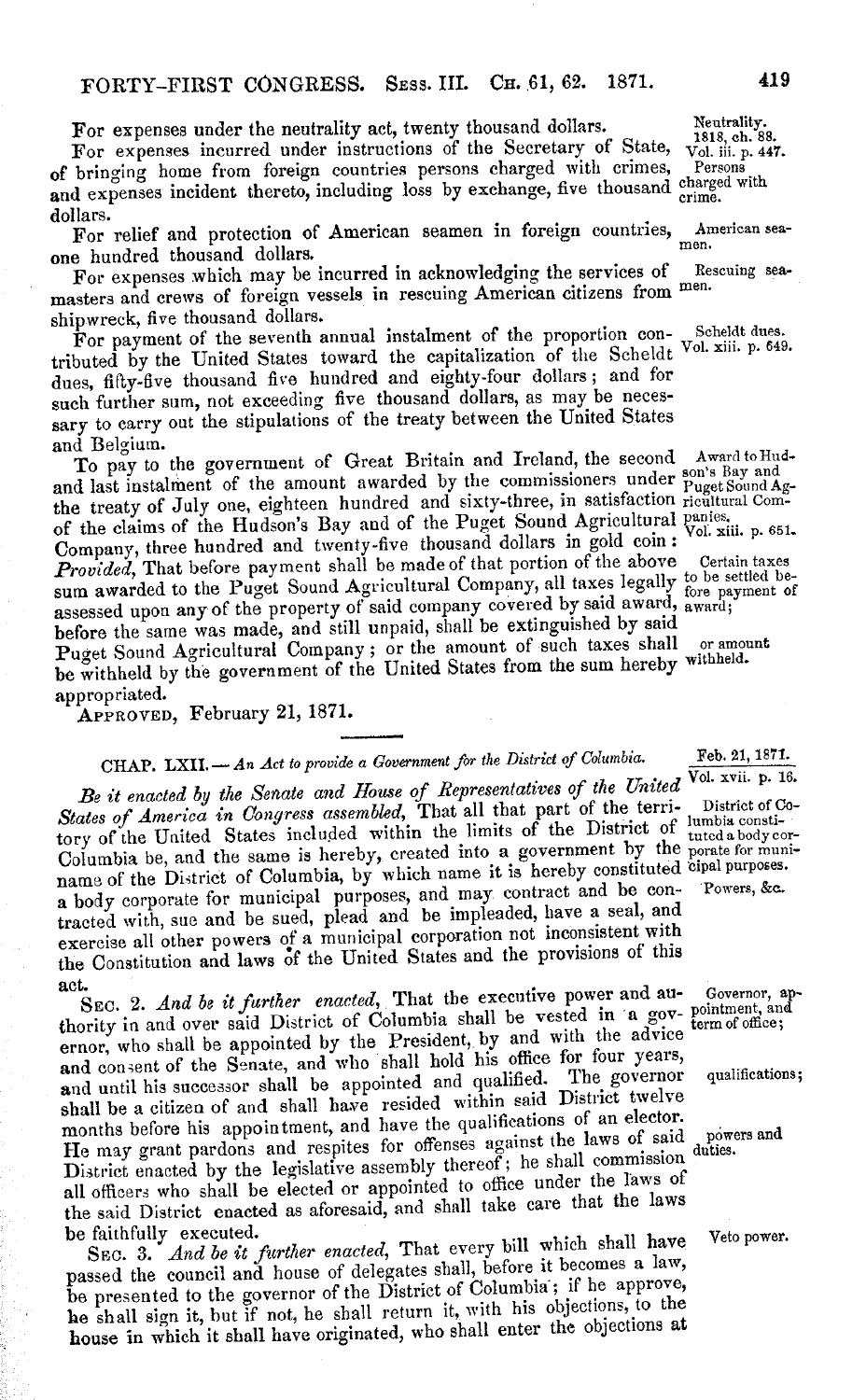## FORTY-FIRST CONGRESS. SESS. III. CH. 62. 1871.

and secretary are<br>vacant, &c.

Veto power of large on their journal, and proceed to reconsider it. If, after such re-<br>governor. consideration, two thirds of all the members appointed or elected to the consideration, two thirds of all the members appointed or elected to the house shall agree to pass the bill, it shall be sent, together with the objections, to the other house, by which it shall likewise be reconsidered, and if approved by two thirds of all the members appointed or elected to that house, it shall become a law. But in all such cases the votes of both houses shall be determined by yeas and nays, and the names of the persons voting for and against the bill shall be entered on the journal of each Bills not re- house respectively. If any bill shall not be returned by the governor turned within within ten days (Sundays excepted) after it shall have been presented to turned within within ten days (Sundays excepted) after it shall have been presented to him, the same shall be a law in like manner as if he had signed it, unless the legislative assembly by their adjournment prevent its return, in which case it shall not be a law.

Secretary of SEC. 4. *And be it further enacted*, That there shall be appointed by the the District. President, by and with the advice and consent of the Senate, a secretary President, by and with the advice and consent of the Senate, a secretary Residence, of said District, who shall reside therein and possess the qualification of term of office, an elector and shall hold his office for four years, and until his successor term of office, an elector, and shall hold his office for four years, and until his successor duties. shall be appointed and qualified; he shall record and preserve all laws and proceedings of the legislative assembly hereinafter constituted, and all the acts and proceedings of the governor in his executive department; he shall transmit one copy of the laws and journals of the legislative assembly within thirty days after the end of each session, and one copy of the executive proceedings and official correspondence semiannually, on the first days of January and July in each year, to the President of the United States, and four copies of the laws to the President of the Senate and to the Speaker of the House of Representatives, for the use of Con-When to act as gress; and in case of the death, removal, resignation, disability, or ab-<br>governor-<br>sence, of the governor from the District, the secretary shall be, and he is sence, of the governor from the District, the secretary shall be, and he is hereby, authorized and required to execute and perform all the powers and duties of the governor during such vacancy, disability, or absence, or until another governor shall be duly appointed and qualified to fill such Provision if of- vacancy. And in case the offices of governor and secretary shall both flces of governor become vacant, the powers, duties, and emoluments of the office of governor shall devolve upon the presiding officer of the council, and in case that office shall also be vacant, upon the presiding officer of the house of delegates, until the office shall be filled by a new appointment.

Legislative as-<br>sembly. **SEC. 5.** *And be it further enacted*, That legislative power and authority<br>sembly. **in said District shall be vested in a legislative assembly as hereinafter** in said District shall be vested in a legislative assembly as hereinafter Council; provided. The assembly shall consist of a council and house of delegates. number, resi- The council shall consist of eleven members, of whom two shall be residence, appoint-<br>ment term of of dents of the city of Georgetown, and two residents of the county outside fice, &c. of the cities of Washington and Georgetown, who shall be appointed by<br>fice, &c. the President, by and with the advice and consent of the Senate, who shall have the qualification of voters as hereinafter prescribed, five of whom shall be first appointed for the term of one year, and six for the period of two years, provided that all subsequent appointments shall be House of dele- for the term of two years. The house of delegates shall consist of twenty-<br>gates;<br>two members, possessing the same qualifications as prescribed for the gates; term two members, possessing the same qualifications as prescribed for the office, &c. members of the council, whose term of service shall continue one year. members of the council, whose term of service shall continue one year.<br>Districts. An apportionment shall be made, as nearly equal as practicable, into An apportionment shall be made, as nearly equal as practicable, into eleven districts for the appointment of the council, and into twenty-two districts for the election of delegates, giving to each section of the District representation in the ratio of its population as nearly as may be. Residence. And the members of the council and of the house of delegates shall reside in and be inhabitants of the districts from which they are appointed First election. or elected, respectively. For the purposes of the first election to be held under this act, the governor and judges of the supreme court of the District of Columbia shall designate the districts for members of the house of delegates, appoint a board of registration and persons to superintend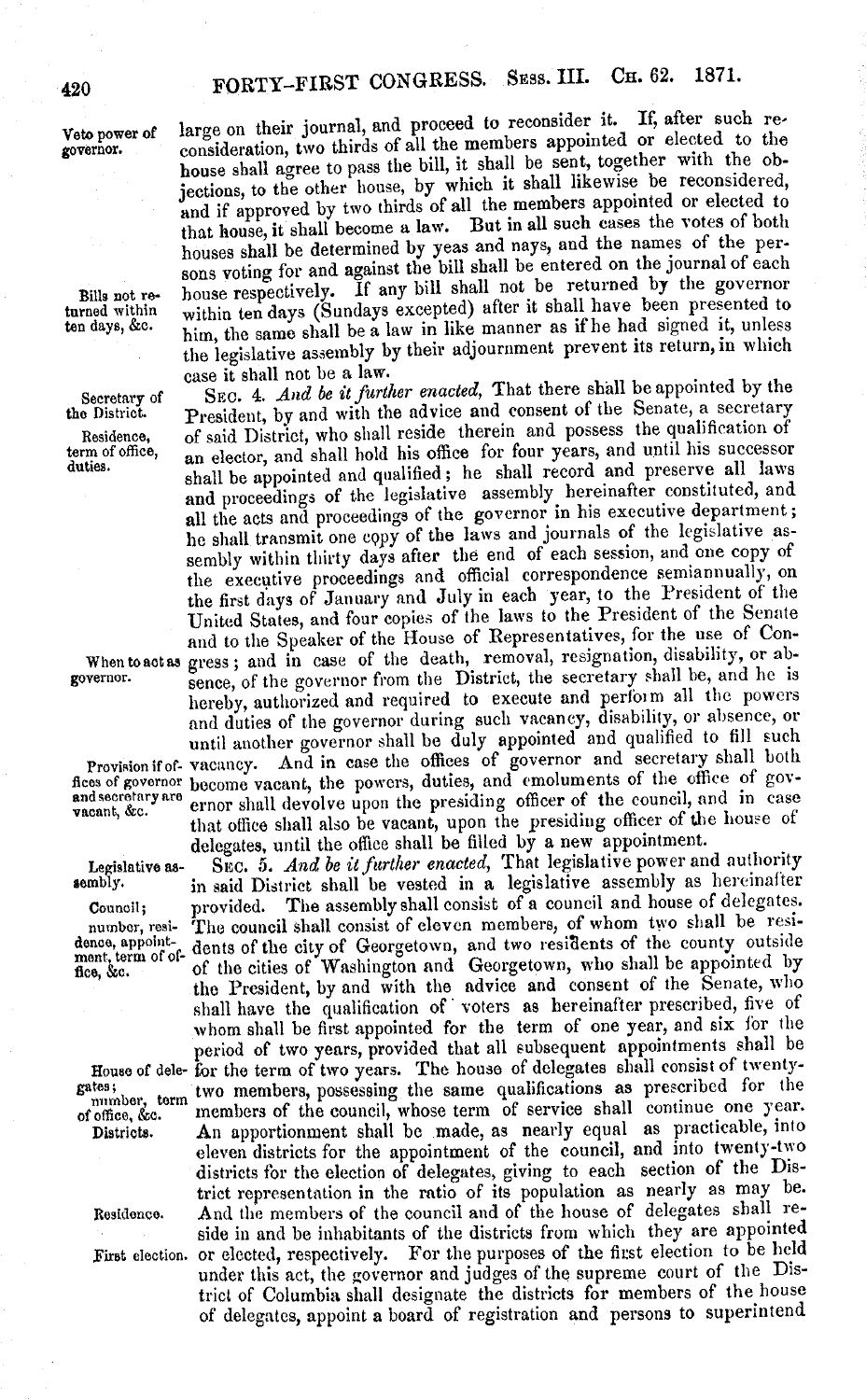the election and the returns thereof, prescribe the time, places, and man- Elections of ner of conducting such election, and make all needful rules and regula- delegates; tions for carrying into effect the provisions of this act not otherwise herein provided for: *Provided*, That the first election shall be held within when to be sixty days from the passage of this act. In the first and all subsequent held. sixty days from the passage of this act. In the first and all subsequent held. elections the persons having the highest number of legal votes for the elect. house of delegates, respectively, shall be declared by the governor duly elected members of said house. In case two or more persons voted for elected members of said house. In case two or more persons voted for New election shall have an equal number of votes for the same office, or if a vacancy  $\alpha$  or in case of va shall occur in the house of delegates, the governor shall order a new cancy. election. And the persons thus appointed and elected to the legislative Time and assembly shall meet at such time and at such place within the District as placeof meeting. the governor shall appoint; but thereafter the time, place, and manner of holding and conducting all elections by the people, and the formation of the districts for members of the council and house of delegates, shall be prescribed by law, as well as the day of the commencement of the regular Sessions not to sessions of the legislative assembly: *Provided*, That no session in any one exceed sixter year shall exceed the term of sixty days, except the first session, which first. may continue one hundred days.

SEC. 6. *And be it further enacted*, That the legislative assembly shall rate to dis-<br>have power to divide that portion of the District not included in the vided into town-<br>into the vided into towncorporate limits of Washington or Georgetown into townships, not ships.<br>exceeding three, and create township officers, and prescribe the duties Township ofexceeding three, and create township officers, and prescribe the duties thereof; but all township officers shall be elected by the people of the ficers.

townships respectively.<br>SEC. 7. And be it further enacted, That all male citizens of the United SEC. 7. *And be it further enacted*, That all male citizens of the United Voters, the States, above the age of twenty-ono years, who shall have been actual qualifications, residents of said District for three months prior to the passage of this act, except such as are non compos mentis and persons convicted of infamous crimes, shall be entitled to vote at said election, in the election district or precinct in which he shall then reside, and shall have so resided for thirty days immediately preceding said election, and shall' be eligible to any office within the said District, and for all subsequent elections twelve months' prior residence shall be required to constitute Right of sufa voter; but the legislative assembly shall have no right to abridge or the abridged. limit the right of suffrage.

SEC. 8. And be it further enacted, That no person who has been or Certain perhereafter shall be convicted of bribery, perjury, or other infamous crime, sons disqualified<br>hereafter shall be convicted of bribery, perjury, or other infamous crime, from membernor any person who has been or may be a collector or holder of public ship in the asmoneys who shall not have accounted for and paid over, upon final judg- sembly or holdment duly recovered according to law, all such moneys due from him, ing office. shall be eligible to the legislative assembly or to any office of profit or

trust in said District.<br>SEC. 9. And be it further enacted, That members of the legislative SEC. 9. *And be it further enacted*, That members of the legislative Cath of me assembly, before they enter upon their official duties, shall take and lative assembly. subscribe the following oath or affirmation: "I do solemnly swear (or affirm) that I will support the Constitution of the United States, and will faithfully discharge the duties of the office upon which I am about to enter; and that I have not knowingly or intentionally paid or contributed anything, or made any promise in the nature of a bribe, to directly or indirectly influence any vote at the election at which I was, chosen to fill the said office, and have not accepted, nor will I accept, or receive, directly or indirectly, any money or other valuable thing for any vote or influence that I may give or withhold on any bill, resolution, or appropriation, or for any other official act." Any member who shall or appropriation, or for any other official act." Any member who shall helical to different refuse to take the oath herein prescribed shall forfeit his office, and every <sub>fice</sub>.<br>The oath of the solution of the form of the form of the form of steady form of the second of the second of the s person who shall be convicted of having sworn falsely to or of violating Falseoath, ac. his said oath shall forfeit his office and be disqualified thereafter from to be perjury. holding any office of profit or trust in said District, and shall be to be perjury.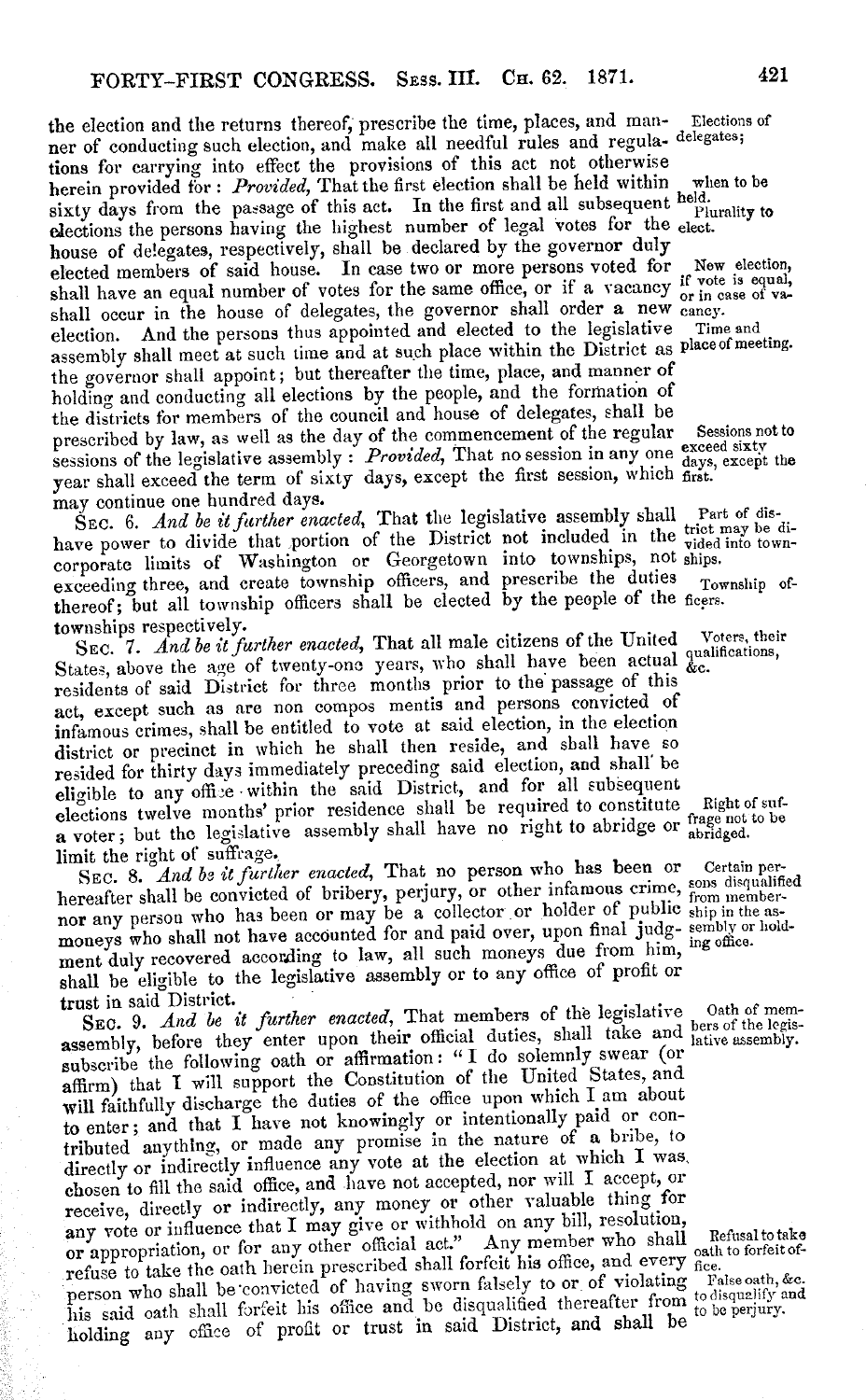treasury, except,<br>&o.

deemed guilty of perjury, and upon conviction shall be punished accordingly.

Quorumof leg- SEc. 10. *And be itfurther enacted,* That a majority of the legislative islative assem-<br>bly. The house of delegates shall be the judge of the election returns and<br>Members. The house of delegates shall be the judge of the election returns and<br>members. Each house shall determine the rules of y.<br>Members. The house of delegates shall be the judge of the election returns and<br>Rules. qualifications of its members. Each house shall determine the rules of qualifications of its members. Each house shall determine the rules of its precedings and shall choose its own officers. The governor shall its proceedings, and shall choose its own officers. Organization call the council to order at the opening of each new assembly; and the of each new as- secretary of the District shall call the house of delegates to order at the of each new as- secretary of the District shall call the house of delegates to order at the sembly. opening of each new legislative assembly, and shall preside over it until a temporary presiding officer shall have been chosen and shall have taken his seat. No member shall be expelled by either house except by Expulsion of taken his seat. No member shall be expelled by either house except by members. members. a vote of two thirds of all the members appointed or elected to that Punishment for house. Each house may punish by imprisonment any person not a contempt. member who shall be guilty of disrespect to the house by disorderly or member who shall be guilty of disrespect to the house by disorderly or contemptuous behavior in its presence; but no such imprisonment shall oxtand heyond twenty-four hours at one time. Neither house shall, Adjournment. extend beyond twenty-four hours at one time. without the consent of the other, adjourn for more than two days, or to any other place than that in which such house shall be sitting. At the Yeas and nays. request of any member the yeas and nays shall be taken upon any question and entered upon the journal.

Bills, where to SEC. 11. *And be it further enacted*, That bills may originate in either originate.<br>
Vote on final house, but may be altered, amended, or rejected by the other; and on<br>
Vote on final house, but may be alter house, but may be altered, amended, or rejected by the other; and on passage. the final passage of all bills the vote shall be by yeas and nays upon each bill separately, and shall be entered upon the journal, and no bill shall become a law without the concurrence of a majority of the members elected to each house.

Beading of SEC. 12. *And be it further enacted,* That every bill shall be read at bills. large on three different days in each house. No act shall embrace more has to em-<br>brace but one than one subject, and that shall be expressed in its title; but if any sub-Acts to em-<br>brace but one than one subject, and that shall be expressed in its title; but if any sub-<br>brace in the subject; ject shall be embraced in an act which shall not be expressed in the ject shall be embraced in an act which shall not be expressed in the title, such act shall be void only as to so much thereof as shall not be so when to take expressed in the title; and no act of the legislative assembly shall take<br>effect nutil thirty days after its passage, unless, in case of emergency, effect until thirty days after its passage, unless, in case of emergency, (which emergency shall be expressed in the preamble or body of the act,) the legislative assembly shall by a vote of two thirds of all the members appointed or elected to each house otherwise direct.

Money not to SEC. 13. *And be it further enacted*, That no money shall be drawn<br>be drawn from the treasury of the District, except in pursuance of an appropriafrom the treasury of the District, except in pursuance of an appropriation made by law, and no bill making appropriations for the pay or sal-Appropriation aries of the officers of the District government shall contain any provisions on any other subject.

Appropriations, SEC. 14. *And be it further enacted*, That each legislative assembly<br>how to be pro-<br>about the angle of the appropriations persense for the ordinary and  $\frac{\text{Row } \text{to } \text{oo } \text{pro}}{\text{yield for}}$  shall provide for all the appropriations necessary for the ordinary and contingent expenses of the government of the District until the expiration of the first fiscal quarter after the adjournment of the next regular session, the aggregate amount of which shall not be increased without a vote of two thirds of the members elected or appointed to each house as herein provided, nor exceed the amount of revenue authorized by when to end. law to be raised in such time, and all appropriations, general or special, requiring money to be paid out of the District treasury, from funds belonging to the District, shall end with such fiscal quarter; and no No debt by debt, by which the aggregate debt of the District shall exceed five per which, &c. to be cent. of the assessed property of the District, shall be contracted, unless which, &o. to be cent. of the assessed property of the District, shall be contracted, unless<br>contracted un the law authorizing the same shall at a general election have been sub-See § 20. mitted to the people and have received a majority of the votes cast for  $Post$ ,  $p. 424$ . members of the legislative assembly at such election. The legislative members of the legislative assembly at such election. The legislative assembly shall provide for the publication of said law in at least two newspapers in the District for three months, at least, before the vote of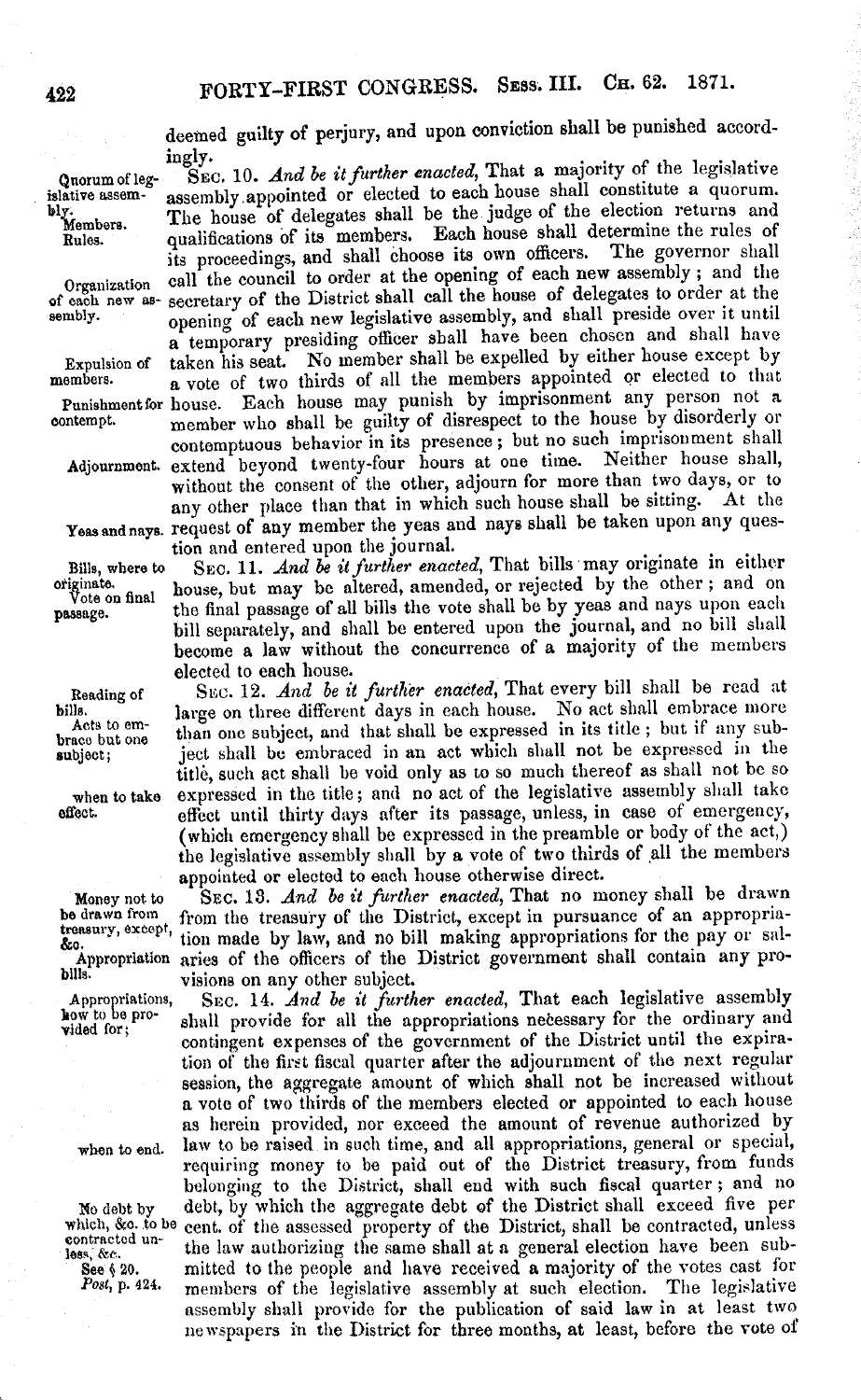the people shall be taken on the same, and provision shall be made in the People to vote act for the payment of the interest annually, as it shall accrue, by a tax thereon, and on levied for the purpose, or from other sources of revenue, which law tax levy. providing for the payment of such interest by such tax shall be irrepealable until such debt be paid: *Provided,* That the law levying the tax shall be submitted to the people with the law authorizing the debt to be contracted.

SEC. 15. *And be it further enacted*, That the legislative assembly shall No extra alnever grant or authorize extra compensation, fee, or allowance to any  $_{\text{any public off}}^{\text{nowances, sec.}}$ public officer, agent, servant, or contractor, after service has been ren- cer.<br>dered or a contract made nor authorize the payment of any claim, or Certain paydered or a contract made, nor authorize the payment of any claim, or Certain pay-<br>part thereof, hereafter created against the District under any contract made. or agreement made, without express authority of law; and all such unauthorized agreements or contracts shall be null and void.

SEC. 16. *And be it further enacted*, That the District shall never pay, Credit of the assume, or become responsible for the debts or liabilities of, or in any District not be manner give, loan, or extend its credit to or in aid of any public or other nance corporation, association, or individual.

SEC. 17. *And be it further enacted*, That the legislative assembly shall Special laws not pass special laws in any of the following cases, that is to say: For not to be passed granting divorces; regulating the practice in courts of justice; regulating fied cases. the jurisdiction or duties of justices of the peace, police magistrates, or constables; providing for changes of venue in civil or criminal cases, or swearing and impaneling jurors; remitting fines, penalties, or forfeitures; the sale or mortgage of real estate belonging to minors or others under disability; changing the law of descent; increasing or decreasing the fees of public officers during the term for which said officers are elected or appointed; granting to any corporation, association, or individual, any special or exclusive privilege, immunity, or franchise whatsoever. The special or exclusive privilege, immunity, or franchise whatsoever. legislative assembly shall have no power to release or extinguish, in whole Assembly to or in part, the indebtedness, liability, or obligation of any corporation or have no power to individual to the District or to any municipal corporation therein, nor do certain acts. shall the legislative assembly have power to establish any bank of circulation, nor to authorize any company or individual to issue notes for circulation as money or currency.

SEC. 18. *And be it further enacted,* That the legislative power of the Legislative District shall extend to all rightful subjects of legislation within said Dis- power of the District, consistent with the Constitution of the United States and the pro- what. visions of this act, subject, nevertheless, to all the restrictions and limitations imposed upon States by the tenth section of the first article of the Constitution of the United States; but all acts of the legislative assembly All acts sub-<br>shall at all times be subject to repeal or modification by the Congress of  $_{\rm by\ Cougress.}$ the United States, and nothing herein shall be construed to deprive Congress of the power of legislation over said District in as ample manner as if this law had not been enacted.

SEC. 19. *And be it further enacted*, That no member of the legislative Members of asassembly shall hold or be appointed to any office, which shall have been sembly not to created or the salary or emoluments of which shall have been increased offices. while he was a member, during the term for which he was appointed or elected, and for one year after the expiration of such term; and no per- Certain person holding any office of trust or profit under the government of the sons not to be members of as-<br>Hinted States shall be a member of the legislative assembly. United States shall be a member of the legislative assembly.<br>SEC 20. And he it further enacted. That the said legislative assembly Limit to power

SEC. 20. *And be it further enacted*, That the said legislative assembly shall not have power to pass any ex post facto law, nor law impairing the of assembly. obligation of contracts, nor to tax the property of the United States, nor to tax the lands or other property of non-residents higher than the lands or other property of residents; nor shall lands or other property in said district be liable to a higher tax, in any one year, for all general objects, territorial and municipal, than two dollars on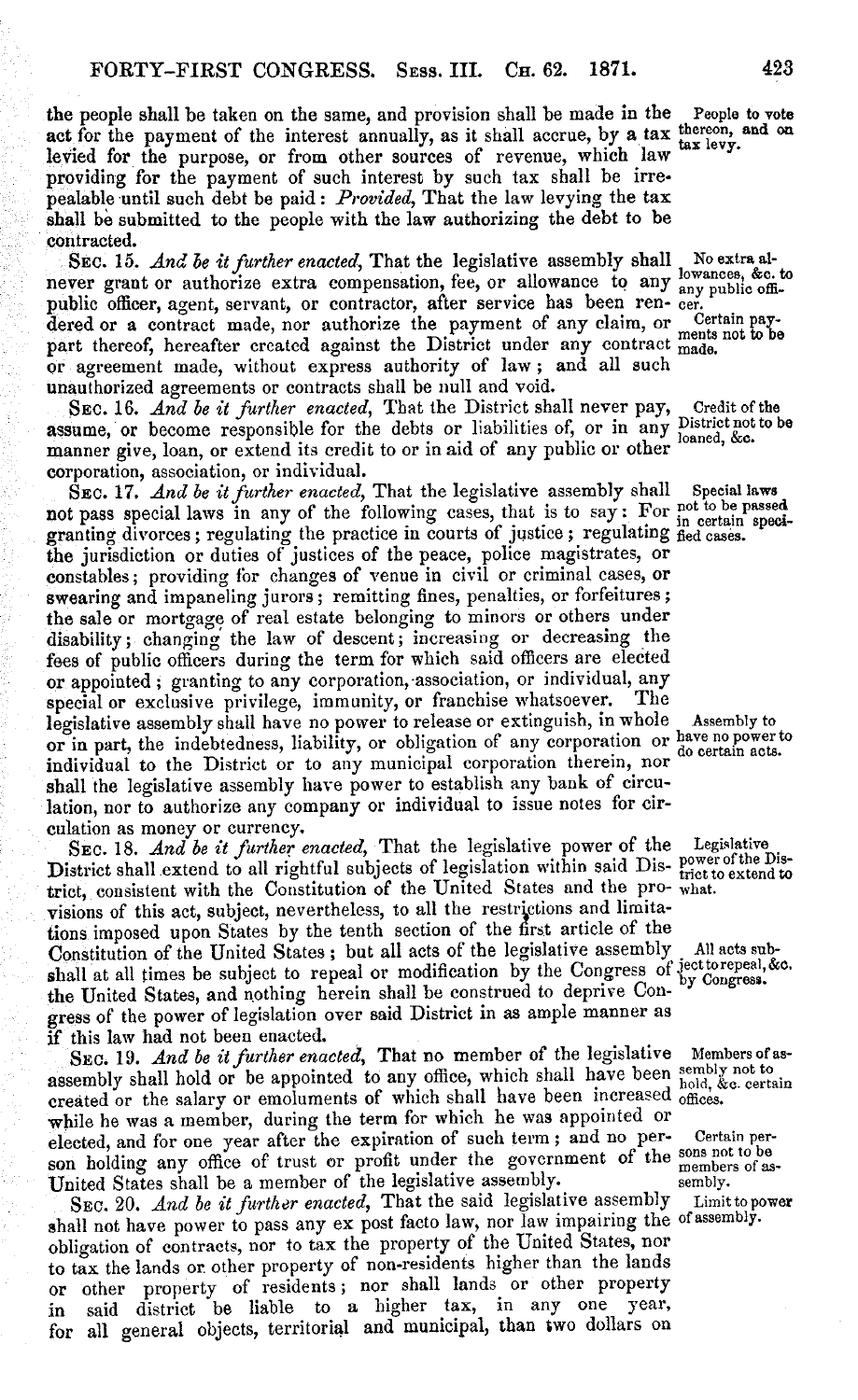every hundred dollars of the cash value thereof; but special taxes may Special taxes. be levied in particular sections, wards, or districts for their particular Borrowing local improvements; nor shall said territorial government have power to money or issuing horrow money or issue stock or bonds for any object whatever, unless money or issuing borrow money or issue stock or bonds for any object whatever, unless<br>bonds. specially authorized by an act of the legislative assembly, passed by a vote of two thirds of the entire number of the members of each branch thereof, but said debt in no case to exceed five per centum of the assessed See § 14. value of the property of said District, unless authorized by a vote of the *Ante*, p. 422. people, as *hereinafter* [hereinbefore] provided. people, as *hereinafter* [hereinbefore] provided.

Certain prop-<br>
SEC. 21. *And be it further enacted*, That the property of that portion<br>
erty not to be<br>
of the District not included in the corporations of Washington or Georgeerty not to be of the District not included in the corporations of Washington or George-<br>taxed for certain  $t_{\text{t-me}}$  aboll not be taxed for the purposes either of improving the streets. taxed for certain town shall not be taxed for the purposes either of improving the streets, alleys, public squares, or other public property of the said cities, or either of them, nor for any other expenditure of a local nature, for the exclusive benefit of said cities, or either of them, nor for the payment of any debt heretofore contracted, or that may hereafter be contracted by either of said cities while remaining under a municipal government not coextensive with the District.

Property in SEC. 22. *And be it further enacted,* That the property within the cor-Georgetown and porate limits of Georgetown shall not be taxed for the payment of any Washington not debt heretofore or hereafter to be contracted by the corporation of Washmassing on the debt heretofore or hereafter to be contracted by the corporation of Wash-<br>to be taxed for debt heretofore or hereafter to be contracted by the corporation of Washington be<br>certain purposes. ington, nor shall ington, nor shall the property within the corporate limits of Washington be taxed for the payment of any debt heretofore or hereafter to be contracted by the corporation of Georgetown; and so long as said cities shall remain under distinct municipal governments, the property within the corporate limits of either of said cities shall not be taxed for the local benefit of the other; nor shall said cities, or either of them, be taxed for the ex-Roads and clusive benefit of the county outside of the limits thereof: *Provided*, That the legislative assembly may make appropriations for the repair of roads, the legislative assembly may make appropriations for the repair of roads, or for the construction or repair of bridges outside the limits of said cities.

Schools and SEC. 23. *And be it further enacted*, That it shall be the duty of said school moneys. lavislative assembly to maintain a system of free schools for the educalegislative assembly to maintain a system of free schools for the education of the youth of said District, and all moneys raised by general taxa- .tion or arising from donations by Congress, or from other sources, except by bequest or devise, for school purposes, shall be appropriated for the equal benefit of all the youths of said District between certain ages, to be defined by law.

Justices of the SEc. 24. *And be it further enacted,* That the said legislative assembly peace and nota-<br>ries public.  $s^{\mu}$   $s^{\mu}$  the peace and notaries public for said District as may be deemed neces-<br>Jurisdiction sary, to define their iurisdiction and prescribe their duties ; but justices of Jurisdiction sary, to define their jurisdiction and prescribe their duties; but justices of and duties.<br>studies the peace shall not have jurisdiction of any controversy in which the title the peace shall not have jurisdiction of any controversy in which the title of land may be in dispute, or in which the debt or sum claimed shall Those now in exceed one hundred dollars: *Provided, however,* That all justices of the omce to con-<br>tinue. peace and notaries public now in commission shall continue in office till their present commissions expire, unless sooner removed pursuant to existing laws.

Judicial courts SEC. 25. *And be it further enacted*, That the judicial courts of said<br>to remain, &c. District shall remain as now organized until abolished or changed District shall remain as now organized until abolished or changed Practice there- by act of Congress; but such legislative assembly shall have power to of and jurisdic- negaleurs medifying the prectice thereof and conforming such additional of and jurisdic- pass laws modifying the practice thereof, and conferring such additional jurisdiction as may be necessary to the due execution and enforcement of the *laws* of said District.

Board of SEc. 26. *And be it further enacted,* That there shall be appointed b-Appointment, the President of the United States, by and with the advice and consent powers and du-<br>ties. sons whose duty it shall be to deelere what shall be deemed nuisances sons, whose duty it shall be to declare what shall be deemed nuisances injurious to health, and to provide for the removal thereof; to make and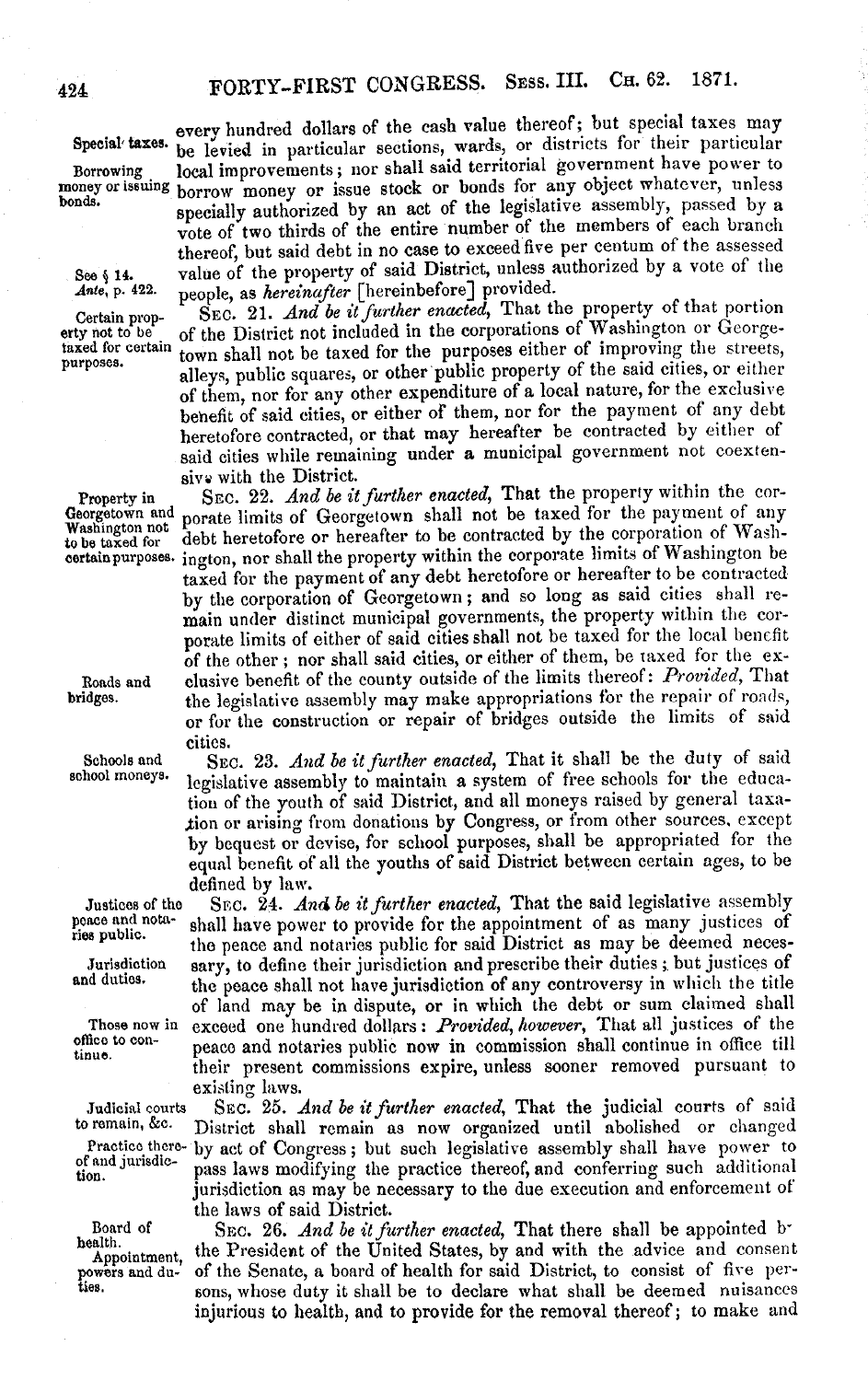enforce regulations to prevent domestic animals from running at large in Board of health.<br>the cities of Washington and Georgetown; to prevent the sale of un-<br>wholesome food in said cities; and to perform such other duties

SEC. 27. And be it further enacted, That the offices and duties of reg-Register of ister of wills, recorder of deeds, United States attorney, and United deeds. States marshal for said District shall remain as under existing laws till Attorney and modified by act of Congress; but said legislative assembly shall have marshal. power to impose such additional duties upon said officers, respectively, as may be necessary to the due enforcement of the laws of said District.<br>SEC. 28. And be it further enacted, That the said legislative assembly

SEC. 28. And be it further enacted, That the said legislative assembly Corporations;<br>shall have power to create by general law, modify, repeal, or amend,<br>within said District, corporations aggregate for religious, charitab

SEC. 29. *And be it further enacted*, That the legislative assembly Paupers. shall define by law who shall be entitled to relief as paupers in said District, and shall provide by law for the support and maintenance of such paupers, and for that purpose shall raise the money necessary by taxation.

SEC. 30. *And be it further enacted*, That the legislative assembly shall Ministerial of-<br>have power to provide by law for the election or appointment of such ficers. ministerial officers as may be deemed necessary to carry into effect the laws of said District, to prescribe their duties, their terms of office, and the rate and manner of their compensation.<br>SEC. 31. And be it further enacted, That the governor, secretary, and

SEC. 31. And be it further enacted, That the governor, secretary, and Governor, sec-<br>other officers to be appointed pursuant to this act, shall, before they act retary, &c. to<br>as such, respectively, take and subscribe an o judge of the supreme court of the District of Columbia, or some justice of the peace in the limits of said District, duly authorized to administer oaths or affirmations by the laws now in force therein, or before the Chief Justice or some associate justice of the Supreme Court of the United States, to support the Constitution of the United States, and faithfully<br>to discharge the duties of their respective offices; which said oaths, when Oaths to be<br>so taken, shall be certified by the person before whom the been taken; and such certificates shall be received and recorded by the said secretary among the executive proceedings; and all civil officers in said District, before they act as such, shall take and subscribe a like oath said District, before they act as such, shall take and subscribe a like oath or affirmation before the said governor or secretary, or some judge or jus- tice of the peace of the District, who may be duly commissioned and qualified, or before the Chief Justice of the Supreme Court of the United States, which said oath or affirmation shall be certified and transmitted by the person administering the same to the secretary, to be by him recorded as aforesaid; and afterward the like oath or affirmation shall be taken and subscribed, certified and recorded in such manner and form as may be prescribed by law.<br>SEC. 32. And be it further enacted, That the governor shall receive an

SEC. 32. *And be it further enacted*, That the governor shall receive an Salaries of annual salary of three thousand dollars; and the secretary shall receive an governor and annual salary of two thousand dollars, and that paid quarter-yearly, from the dates of the respective appointments, at the treasury of the United States; but no payment shall be made until said officers shall have entered upon the duties of their respective appointments. The members of the legislative assembly shall be entitled to Pay of mem-<br>receive four dollars each per day during their actual attendance at the <sup>bers of assembly</sup>.<br>session thereof, and an additional allowance of fo preside. And a chief clerk, one assistant clerk, one engrossing and one Clerks and enrolling clerk, and a sergeant-at-arms may be chosen for each house; sergeant-at-

arms.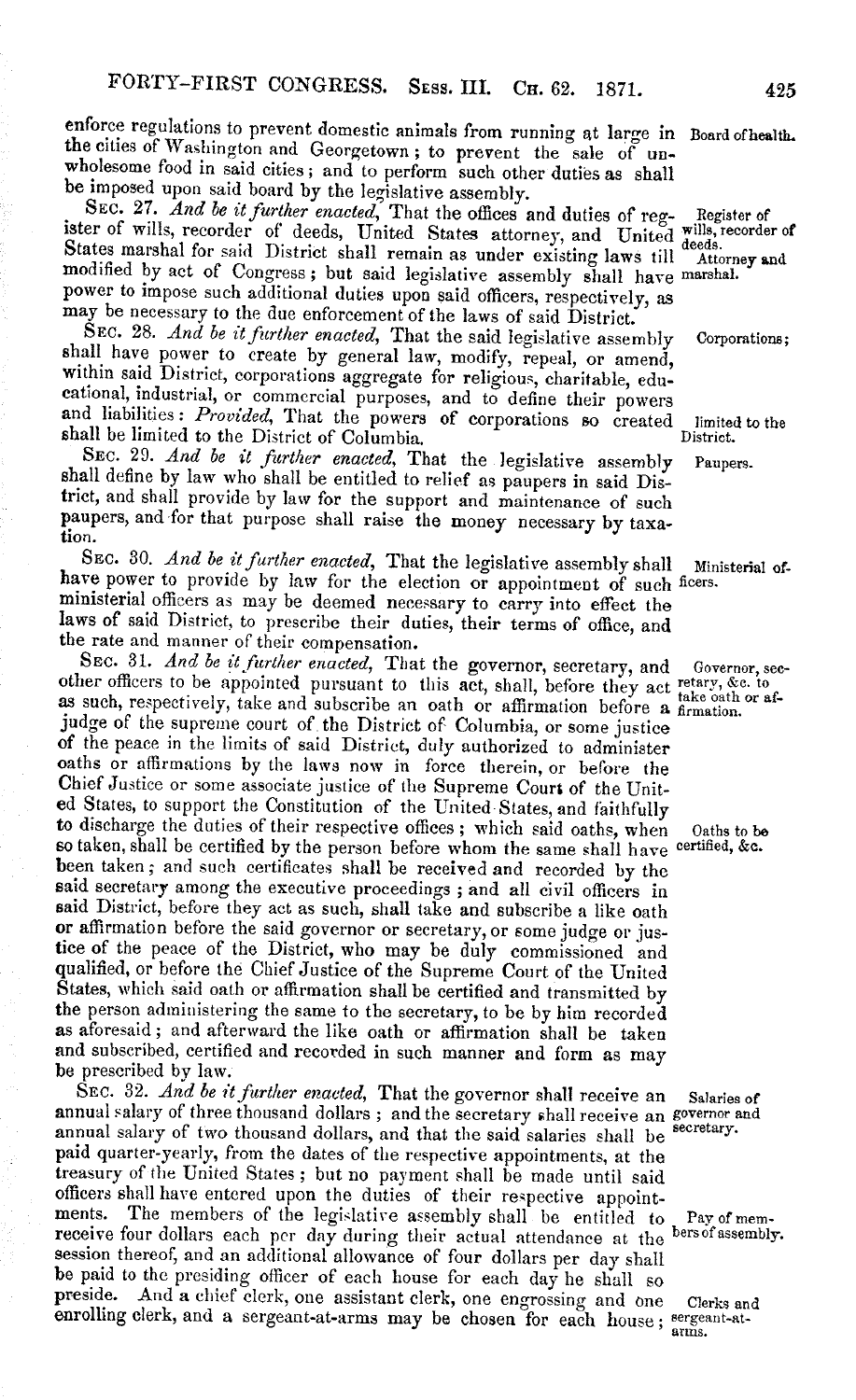made every five

and the chief clerk shall receive four dollars per day, and the said other officers three dollars per day, during the session of the legislative assem-Sessions of bly: *Provided*, That there shall be but one session of the legislative<br>legislative as-<br>legislative as-<br>sesembly annually unless, on an extraordinary occasion, the governor legislative as- assembly annually, unless, on an extraordinary occasion, the governor shall think proper to call the legislative assembly together. Disburaements governor and secretary of the District shall, in the disbursement of all of appropriations moneys appropriated by Congress and intrusted to them, be governed of appropriated by Congress and intrusted to them, be governed of appropriations moneys appropriated by Congress. solely by the instructions of the Secretary of the Treasury of the United States, and shall semiannually account to the said Secretary for the manner in which the aforesaid moneys shall have been expended; and no expenditure shall be made by the said legislative assembly of funds appropriated by Congress, for objects not especially authorized by acts of Congress making the appropriations, nor beyond the sums thus appropriated for such objects.

First session of SEC. 33. *And be it further enacted*, That the legislative assembly of legislative as-<br>legislative as-<br>the District of Columbia shall hold its first session at such time and place legislative as-<br>sembly.<br> $\therefore$  the District of Columbia shall hold its first session at such time and place in said District as the governor thereof shall appoint and direct.

Delegate to SEC. 34. *And be it further enacted*, That a delegate to the House of the Bouse of the Lemma of the United States to serve for the term of two years: the House of Representatives of the United States, to serve for the term of two years;<br>Representatives. Representatives of the United States, and the District of Column who shall be a citizen of the United States and of the District of Columbia, and shall have the qualifications of a voter, may be elected by the voters qualified to elect members of the legislative assembly, who shall be entitled to the same rights and privileges as are exercised and enjoyed by the delegates from the several Territories of the United States to the House of Representatives, and shall also be a member of the committee for the District of Columbia; but the delegate first elected shall hold his seat only during the term of the Congress to which he shall be elected. The first election shall be held at the time and places and be conducted in such manner as the elections for members of the House of Representatives are conducted; and at all subsequent elections the time and places and the manner of holding the elections shall be prescribed by Plurality to law. The person having the greatest number of legal votes shall be deest. clared by the governor to be duly elected, and a certificate thereof shall<br>Constitution he given accordingly, and the Constitution and all the laws of the Unit-Constitution be given accordingly; and the Constitution and all the laws of the Unitand laws to be ed States, which are not locally inapplicable, shall have the same force<br>the District. and effect within the said District of Columbia as elsewhere within the and effect within the said District of Columbia as elsewhere within the

United States.<br>SEC: 35. And be it further enacted, That all officers to be appointed Disbursing of-<br>ficers to give se-<br>curity approved by the President of the United States, by and with the advice and con-<br>curity approved by Secretary of sent of the Senate, for the District of Columbia, who, by virtue of t by Secretary of sent of the Senate, for the District of Columbia, who, by virtue of the Treasury. provisions of any law now existing, or which may be enacted by Congress, are required to give security for moneys that may be intrusted to them for disbursement, shall give such security at such time and in such manner as the Secretary of the Treasury may prescribe.

Valuation of SEC. 36. *And be it further enacted,* That there shall be a valuation property of the Unit-<br>United States in taken in the District of Columbia of all real estate belonging to the Unitthe District ex- ed States in said District, except the public buildings, and the grounds<br>cept, &c. to be which have been dedicated to the public use as parks and squares, at which have been dedicated to the public use as parks and squares, at years, and return least once in five years, and return thereof shall be made by the governor<br>thereof made. to the President of the Senate and Speaker of the House of Representto the President of the Senate and Speaker of the House of Representatives on the first day of the session of Congress held after such valuation shall be taken, and the aggregate of the valuation of private property in said District, whenever made by the authority of the legislative assembly, Valuation to shall be reported to Congress by the governor: *Provided,* That all valuawhom. by tions of property belonging to the United States shall be made by such persons as the Secretary of the Interior shall appoint, and under such regulations as he shall prescribe.

Board of pub- SEC. 37. *And be it further enacted,* That there shall be in the District of Columbia a board of public works, to consist of the governor, who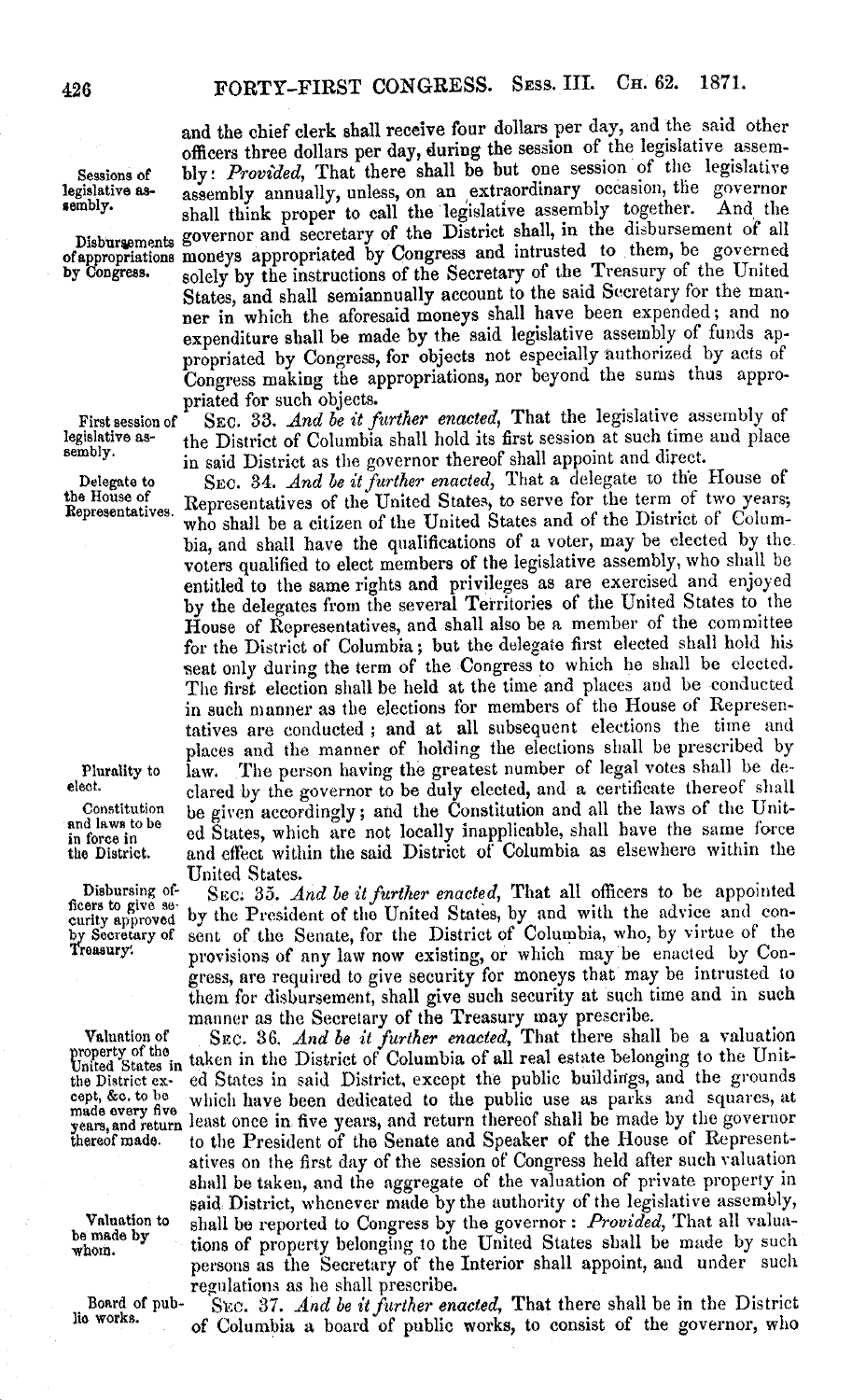shall be president of said board; four persons, to be appointed by the Board of public President of the United States, by and with the advice and consent of works,of whom the Senate, one of whom shall be a civil engineer, and the others citizens Vol. xvii. p. 7. and residents of the District, having the qualifications of an elector therein; one of said board shall be a citizen and resident of Georgetown, and one of said board shall be a citizen and resident of the county outside of the cities of Washington and Georgetown. They shall hold office term of office; for the term of four years, unless sooner removed by the President of the The board of public works shall have entire control of powers and and make all regulations which they shall deem necessary for keeping in duties. repair the streets, avenues, alleys, and sewers of the city, and all other sewers. works which may be intrusted to their charge by the legislative assembly or Congress. They shall disburse upon their warrant all moneys appro- Disbursement priated by the United States, or the District of Columbia, or collected of moneys. from property-holders, in pursuance of law, for the improvement of streets, avenues, alleys, and sewers, and roads and bridges, and shall assess in such manner as shall be prescribed by law, upon the property adjoining and to be specially benefited by the improvements authorized Betterments. by law and made by them, a reasonable proportion of the cost of the improvement, not exceeding one third of such cost, which sum shall be collected as all other taxes are collected. They shall make all necessary Private buildregulations respecting the construction of private buildings in the District ings.<br>of Columbia, subject to the supervision of the legislative assembly. All of Columbia, subject to the supervision of the legislative assembly. contracts made by the said board of public works shall be in writing, and Contracts. shall be signed by the parties making the same, and a copy thereof shall be filed in the office of the secretary of the District; and said board of Limit to power public works shall have no power to make contracts to bind said District to contract. to the payment of any sums of money except in pursuance of appropriations made by law, and not until such appropriations shall have been made. All contracts made by said board in which any member of said board shall be personally interested shall be void, and no payment shall be made thereon by said District or any officers thereof. On or before the first Monday in November of each year, they shall submit to each Annualreport branch of the legislative assembly a report of their transactions during the preceding year, and also furnish duplicates of the same to the governor, to be by him laid before the President of the United States for transmission to the two houses of Congress; and shall be paid the sum Pay. of two thousand five hundred dollars each annually.

SEC. 38. *And be it further enacted,* That the officers herein provided Officers apfor, who shall be appointed by the President, by and with the advice and President to be consent of the Senate, shall be paid by the United States by appropria- paid by the Unittions to be made by law as hereinbefore provided; and all other officers ed States. of said District provided for by this act shall be paid by the District:  $\frac{U_{\text{total}}}{V_{\text{total}}}$  That no salary shall be naid to the governor as a member of Proviso. *Provided*, That no salary shall be paid to the governor as a member of the board of public works in addition to his salary as governor, nor shall any officer of the army appointed upon the board of public works receive any increase of pay for such service.

SEC. 39. *And be it further enacted*, That if, at any election hereafter, Penalty for ilheld in the District of Columbia, any person shall knowingly personate legal voting and held in the District of Columbia, any person shall knowingly personate illegal conduct and vote, or attempt to vote, in the name of any other person, whether at elections. living, dead, or fictitious, or vote more than once at the same election for any candidate for the same office, or vote at a place where he may not be entitled to vote, or vote without having a lawful right to vote, or do any unlawful act to secure a right or opportunity to vote for himself or any other person, or by force, threats, menace, or intimidation, bribery, reward, or offer, or promise thereof, or otherwise unlawfully prevent any qualified voter of the District of Columbia from freely exercising the right of suffrage, or by any such means induce any voter to refuse to exercise such right, or compel or induce, by any such means or otherwise, any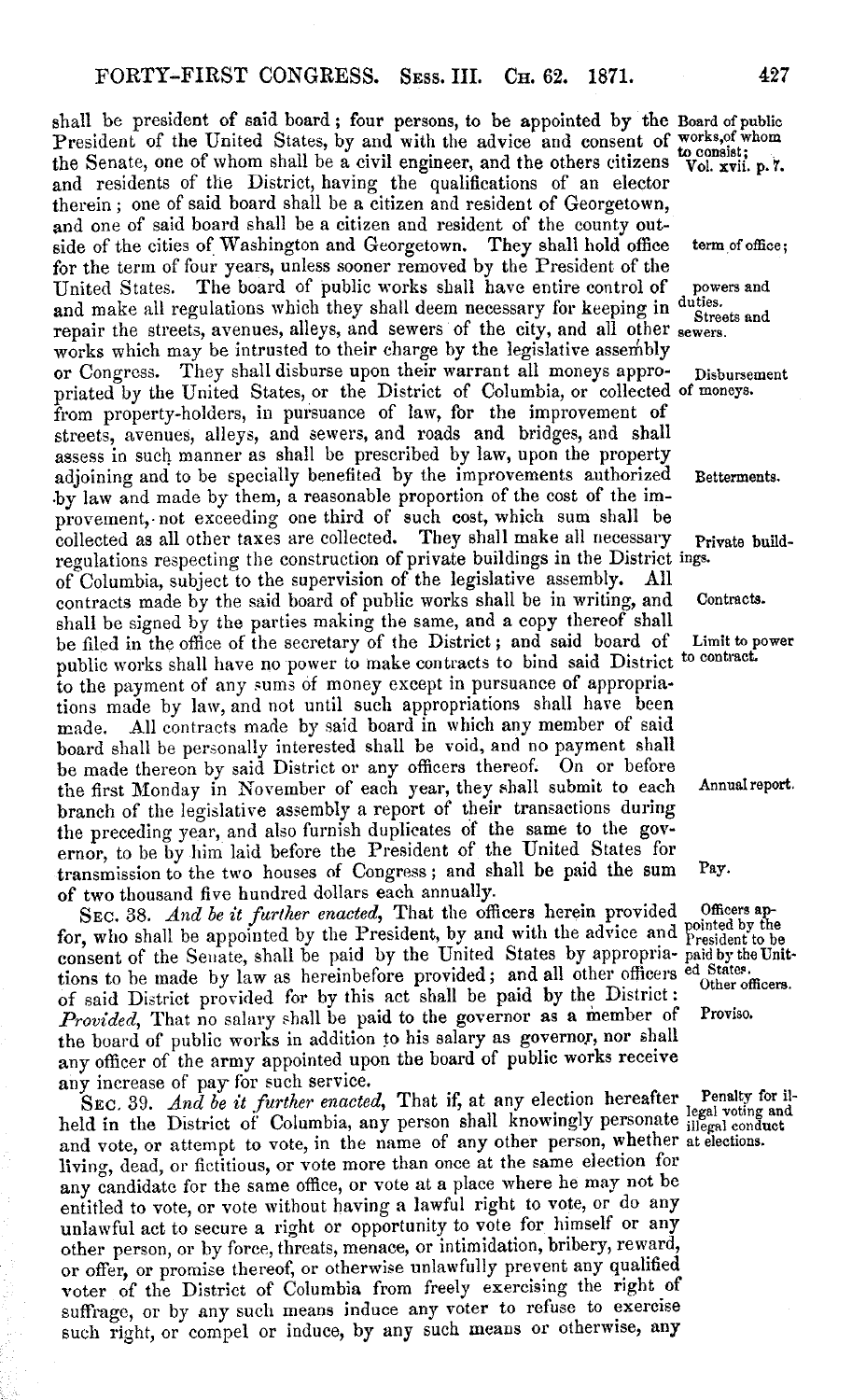Penalty for il- officer of any election in said District to receive a vote from a person not<br>legal voting and legally qualified or entitled to vote; or interfere in any manner with any legal voting and legally qualified or entitled to vote; or interfere in any manner with any illegal conduct  $\alpha$  and  $\alpha$  and  $\alpha$  and  $\alpha$  and  $\alpha$  and  $\alpha$  and  $\alpha$  and  $\alpha$  and  $\alpha$  and  $\alpha$  and  $\alpha$  and  $\alpha$  and  $\alpha$  illegal conduct officer of said elections in the discharge of his duties; or by any unlawful means induce any officer of an election, or officer whose duty it is to ascertain, announce, or declare the result of any such election, or give or make any certificate, document, or evidence in relation thereto, to violate or refuse to comply with his duty, or any law regulating the same; or knowingly and wilfully receive the vote of any person not entitled to vote, or refuse to receive the vote of any person entitled to vote; or aid, counsel, procure, or advise any such voter, person, or officer to do any act hereby made a crime, or to omit to do any duty the omission of which is hereby made a crime, or attempt to do so, every such person shall be deemed guilty of a crime, and shall for such crime be liable to prosecution in any court of the United States of competent jurisdiction, and on conviction thereof shall be punished by a fine not exceeding five hundred dollars, or by imprisonment for a term not exceeding three years, or both, in the discretion of the court, and shall pay the costs of prosecution.

Charters of SEC. 40. *And be it further enacted,* That the charters of the cities of Washington and Washington and Georgetown shall be repealed on and after the first<br>Georgetown re-<br>nealed from the June, A. D. eighteen hundred and seventy-one, and all offices of peoled from day of June, A. D. eighteen hundred and seventy-one, and all offices of June 1, 1871, and said corporations abolished at that date; the levy court of the District offices abolished. of Columbia and all offices connected therewith shall be abolished on and<br>Levy court. Laws and or- after said first day of June, A. D. eighteen hundred and seventy-one; but dinances to be in all laws and ordinances of said cities, respectively, and of said levy court, force until modified force until not inconsistent with this act, shall remain in full force until modified or repealed by Congress or the legislative assembly of said District; that Washington. portion of said District included within the present limits of the city of Washington shall continue to be known as the city of Washington ; and Georgetown that portion of said District included within the limits of the city of Georgetown shall continue to be known as the city of Georgetown; and Special tax. the legislative assembly shall have power to levy a special tax upon property, except the property of the government of the United States, within the city of Washington for the payment of the debts of said city; and upon property, except the property of the government of the United States, within the limits of the city of Georgetown for the payment of the debts of said city; and upon property, except the property of the government of the United States, within said District not included within the limits of either of said cities to pay any debts owing by that portion of said Charters and District: *Provided*, That the charters of said cities severally, and the levy court conlevy court con-<br>tinued for cer- powers of said levy court, shall be continued for the following purposes, to<br>tain purposes. wit: For the collection of all sums of money due to said cities, respecwit: For the collection of all sums of money due to said cities, respectively, or to said levy court; for the enforcement of all contracts made by said cities, respectively, or by said levy court, and all taxes, heretofore assessed, remaining unpaid; for the collection of all just claims against said cities, respectively, or against said levy court; for the enforcement of all legal contracts against said cities, respectively, or against said levy court, until the affairs of said cities, respectively, and of said levy court, Pending snits. shall have been fully closed; and no suit in favor of or against said corporations, or either of them, shall abate by reason of the passage of this act, but the same shall be prosecuted to final judgment as if this act had not been passed.

No election for S<sub>EC</sub>, 41. *And be it further enacted*, That there shall be no election mayor, &c. of bolder for mover or members of the common council of the city of  $\frac{1}{2}$  mayor,  $\frac{1}{2}$  or holden for mayor or members of the common council of the city of prior to June 1, Georgetown prior to the first day of June, eighteen hundred and seventy-<br>1871. Consult the present mayor and common council of said city shall hold one, but the present mayor and common council of said city shall hold No taxes to be their offices until said first day of June next. No taxes for general<br>assessed by mu- purposes shall hereafter be assessed by the municipal authorities of the assessed by mu- purposes shall hereafter be assessed by the municipal authorities of the niopal authori- cities of Washington or Georgetown, or by said levy court. And upon **ties.** cities of Washington or Georgetown, or by said levy court. And upon the repeal of the charters of the cities of Washington and Georgetown,